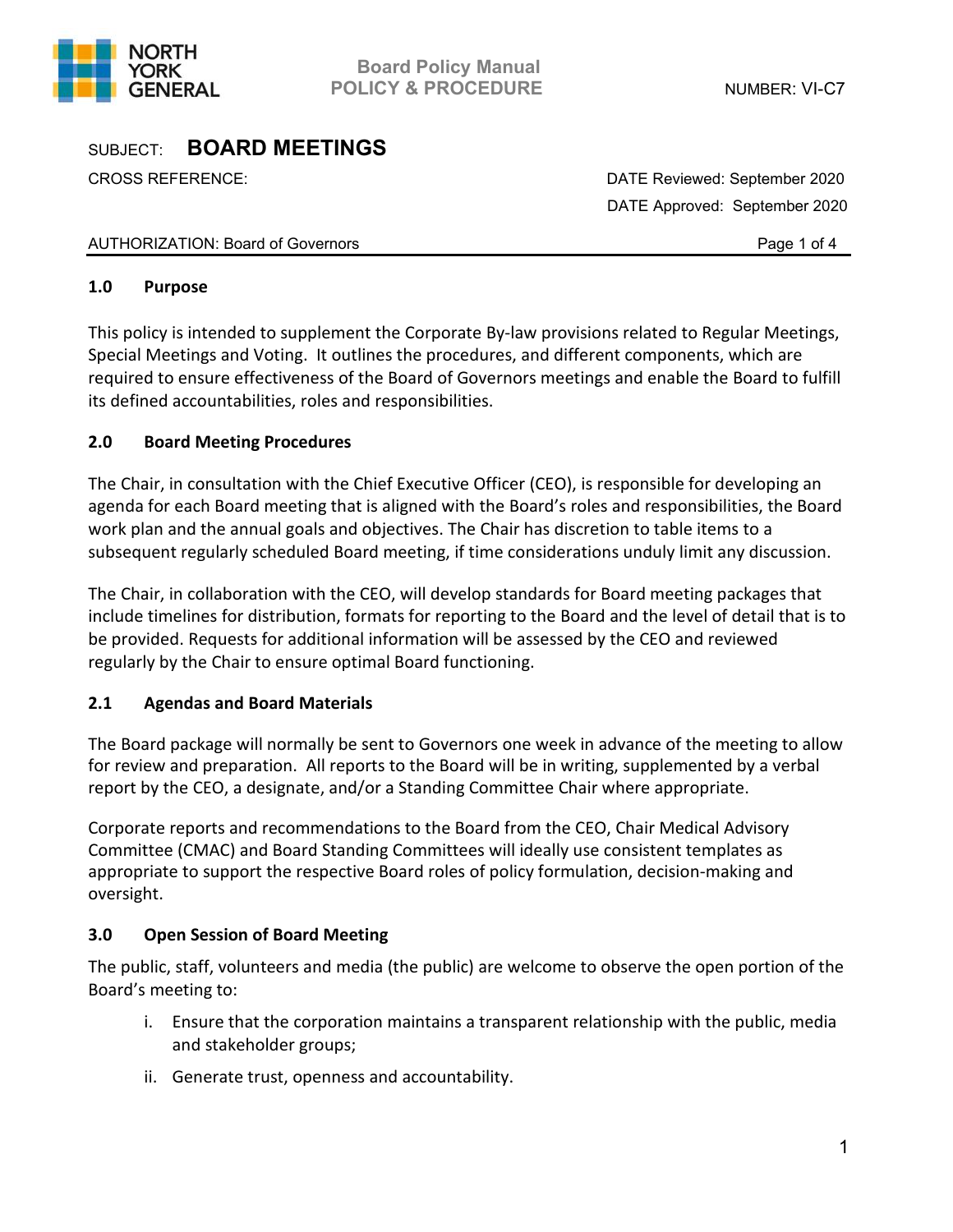

CROSS REFERENCE: DATE Reviewed: September 2020 DATE Approved: September 2020

#### AUTHORIZATION: Board of Governors **Page 2 of 4** and 2 of 4

### **3.1 Notice of Meetings**

A schedule of the date, location and time of the Board's regular meetings will be posted on the hospital's website. Changes in the schedule will be posted on the website.

## **3.2 Attendance**

To ensure adequate space is available, individuals wishing to attend must give at least 24 hours notice to the Board secretary. The number of attendees may be limited if space is insufficient.

## **3.3 Conduct during the meeting**

- i. Members of the public will be asked to identify themselves and whether they have any affiliations e.g. media or other agencies. Recording devices, videotaping and photography are prohibited.
- ii. The Board Chair may require anyone who displays disruptive conduct to leave.
- iii. Members of the public and media may not address the Board or ask questions of the Board without prior permission of the Chair. Individuals who wish to raise questions with the Board must contact the Board secretary in advance of the meeting in order to determine the best method for addressing the concern; the Board Chair has the authority to approve or deny the request.

## **3.4 Agendas and Board materials**

Agendas for the open session will be distributed to the public at the meeting and can be obtained from the hospital's website prior to the meeting. Supporting materials will be distributed only to the Board.

## **4.0 Closed Session of the Board Meeting**

#### **4.1 Purpose**

The Board has the right to close to the public any meeting or part of a meeting if the Board deems a closed session to be necessary to protect the interests of the public or a person. Matters that may generally be dealt with in a closed session include, but are not limited to:

- matters involving property;
- matters involving litigation;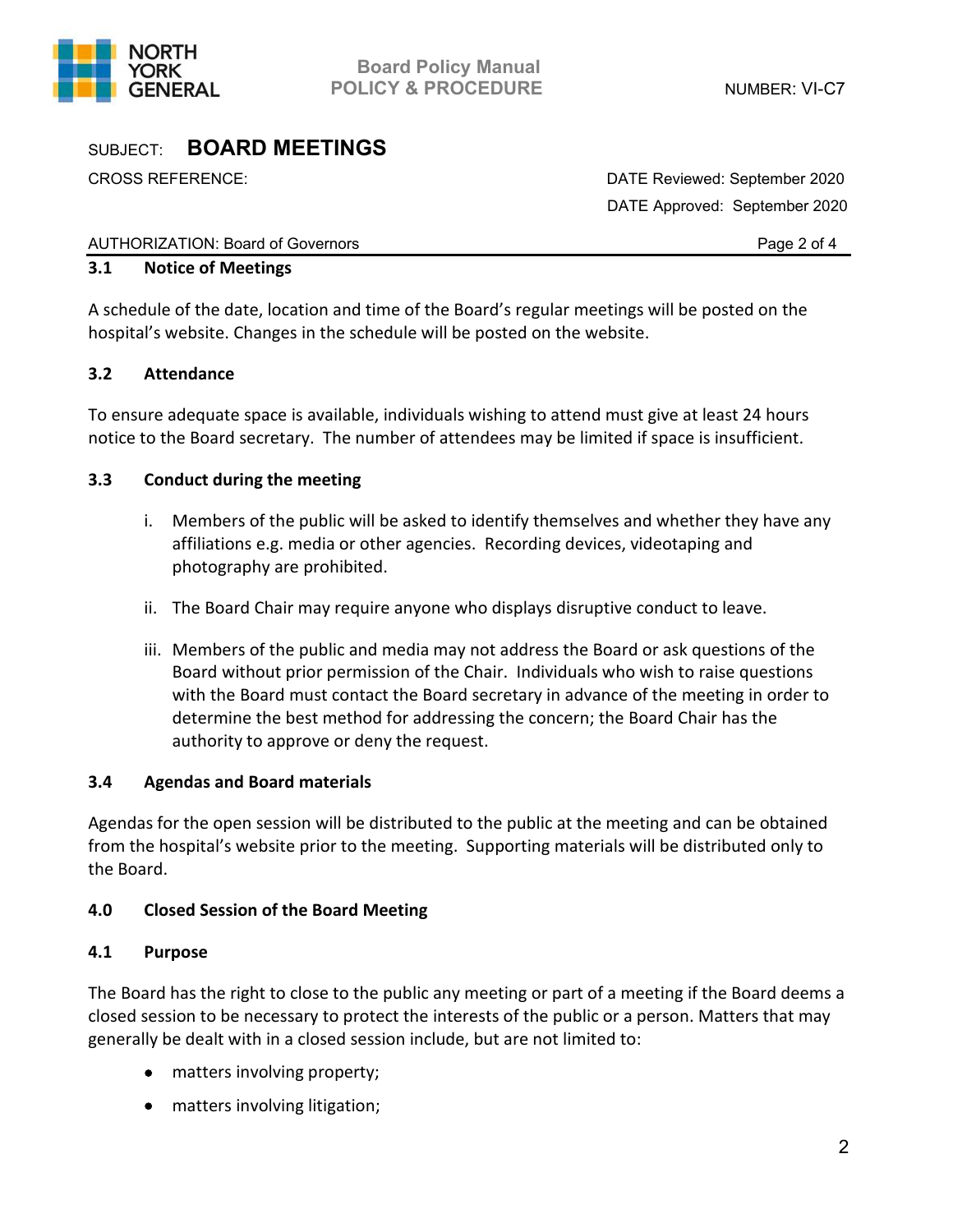

CROSS REFERENCE: DATE Reviewed: September 2020 DATE Approved: September 2020

## AUTHORIZATION: Board of Governors **Page 3 of 4** and 2 of 4

- material contracts;
- human resources issues;
- Professional Staff appointments, re-appointments and credentialing;
- Patient, consumer, customer, donor issues; and
- any matters that the Board determines should be the subject of a closed session.

## **4.2 Procedures and attendees**

- i. A Board motion is required to move into, and to rise from, a closed session.
- ii. During a closed session, all persons who are not Governors will be excluded from the meeting; provided, however, that hospital personnel, non-governor committee members and others may be permitted to attend all or a portion of the closed session upon the invitation of the Board as advised by the CEO or Board Chair.
- iii. All organizational personnel including the ex-officio non-voting Governors will be excluded during discussion on the performance evaluation and compensation of the CEO and CMAC; however, the results of such discussion will be communicated to the CEO and CMAC immediately thereafter.
- iv. All matters brought before a closed session remain confidential until they are moved by the Board to an open session; the Board will pass a motion on those items that are to be moved to an open session.
- v. A separate agenda and confidential minutes will be prepared for the closed session indicating the items to be considered during the session. The agenda and any supporting materials will be clearly marked **confidential** and will be handled and secured in a manner that respects the nature of the material.

## **5.0 Informal Sessions of Elected Governors**

## **5.1 Purpose and attendees**

At the conclusion of each Board meeting or at the call of the Chair, an informal session of the voting Governors will be conducted without the presence of the ex-officio Governors.